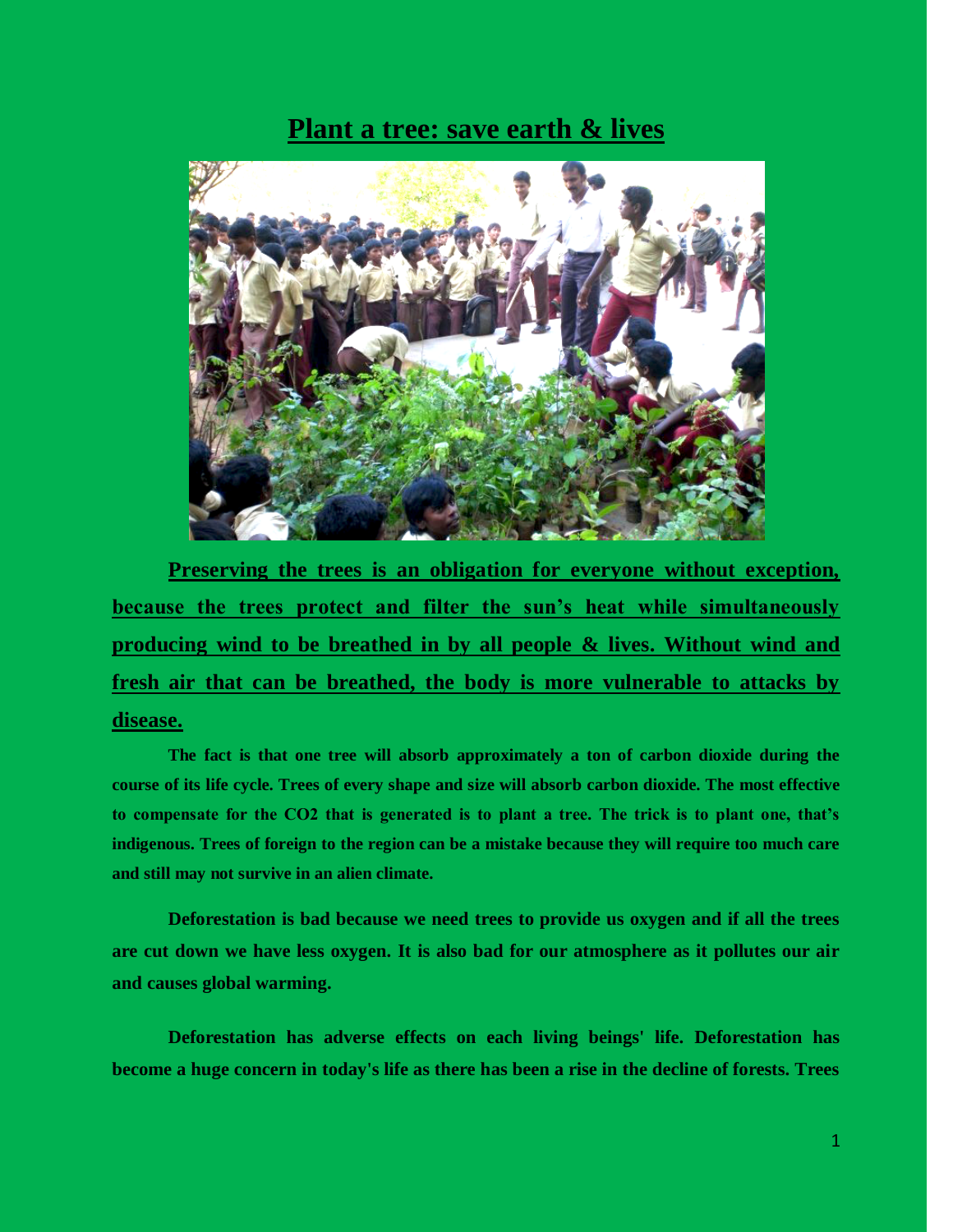**are cut down in order to manufacture paper products as well as for livestock farming and so on.**

**The sad fact is that there are just too few plants and trees left to nullify the increases in carbon dioxide caused by vehicular pollution, industrial production and the like.**

**In order to feed the ever increasing population of the Earth, trees and forests are converted to farm lands. This has become a threat to the world and it has been seen that rates of decline in the forests are increasing at a rapid rate. This has led the planet to warm up and leading to high temperatures. This cycle would continue for the following years to come unless necessary steps are taken to prevent deforestation. Deforestation has caused fewer trees to** 

**If major steps towards afforestation are not taken, then even the great adaptability of human beings may not be enough to cope up with the harsh climate of the future. Deforestation does have solutions. It's just that the people must step forward. The safe keeping of our precious grow. It has also gone a long way in eliminating valuable ecosystems in the planet. planet lies with each and every member of its human population. We are the ones accountable for our actions even though it is ourselves we are accountable too**

## **Contribute to global warming**

**There are loads of disadvantages. We need trees to breath and cutting down forests results in fewer trees. Trees take in carbon dioxide so if we get rid of forests more greenhouse gas is released into the atmosphere resulting in global warming. Animals need homes and shelter, many species of birds, insects, snakes and other animals live in the forest.**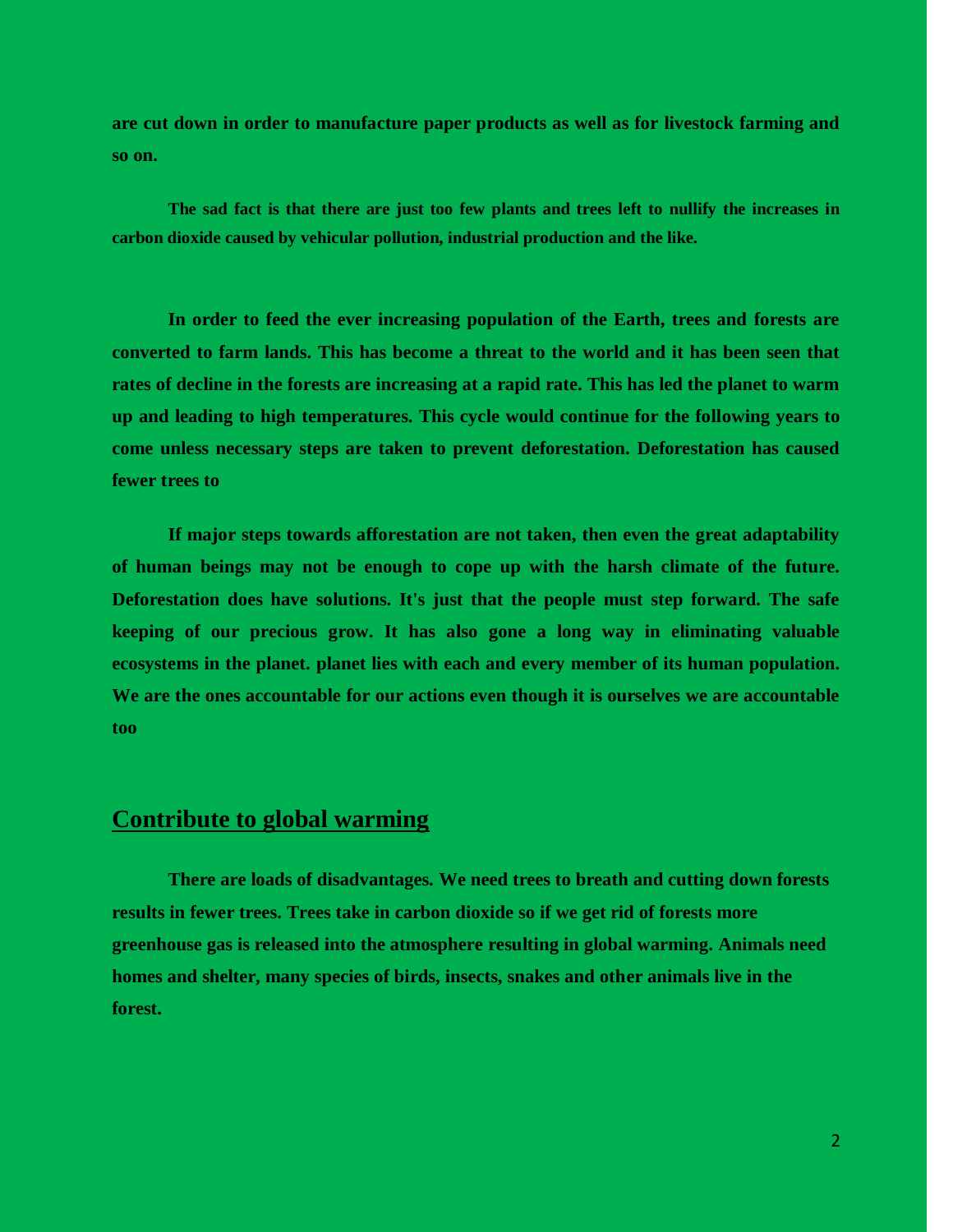**Deforestation also drives climate change. . Without trees to fill these roles, many former forest lands can quickly become barren deserts. Deforestation is very bad for the environment. The world's tropical rainforests are disappearing at an alarming rate.** 

## **DEFORESTATION CAUSES GLOBAL WARMING**

**Most people assume that global warming is caused by burning oil and gas. But in fact between 25 and 30 percent of the greenhouse gases released into the atmosphere each year – 1.6 billion tonnes – is caused by deforestation.** 

**Trees are 50 percent carbon. When they are felled or burned, the C02 they store escapes back into the air. Accordingly, some 13 million ha of forests worldwide are lost every year, almost entirely in the tropics.** 

#### **HOW TO STOP DEFORESTATION**

**One easy way to combat deforestation is to plant a tree. But we can take it one step further by making sure the choices we make at home, at the store, at work, and on the menu don't contribute to the problem. Here's what we can do about deforestation.**

## **Plant a tree.**

**Go paperless. Recycle and buy recycled products. Eat vegetarian meals as often as possible. Invite friends to plant a sapling. Give awareness to our children and in schools.**

### **Present need**

**Since its inception, CHHASE has conducted various programs to raise awareness and encourage schools and the local community to plant trees and conserve water.**